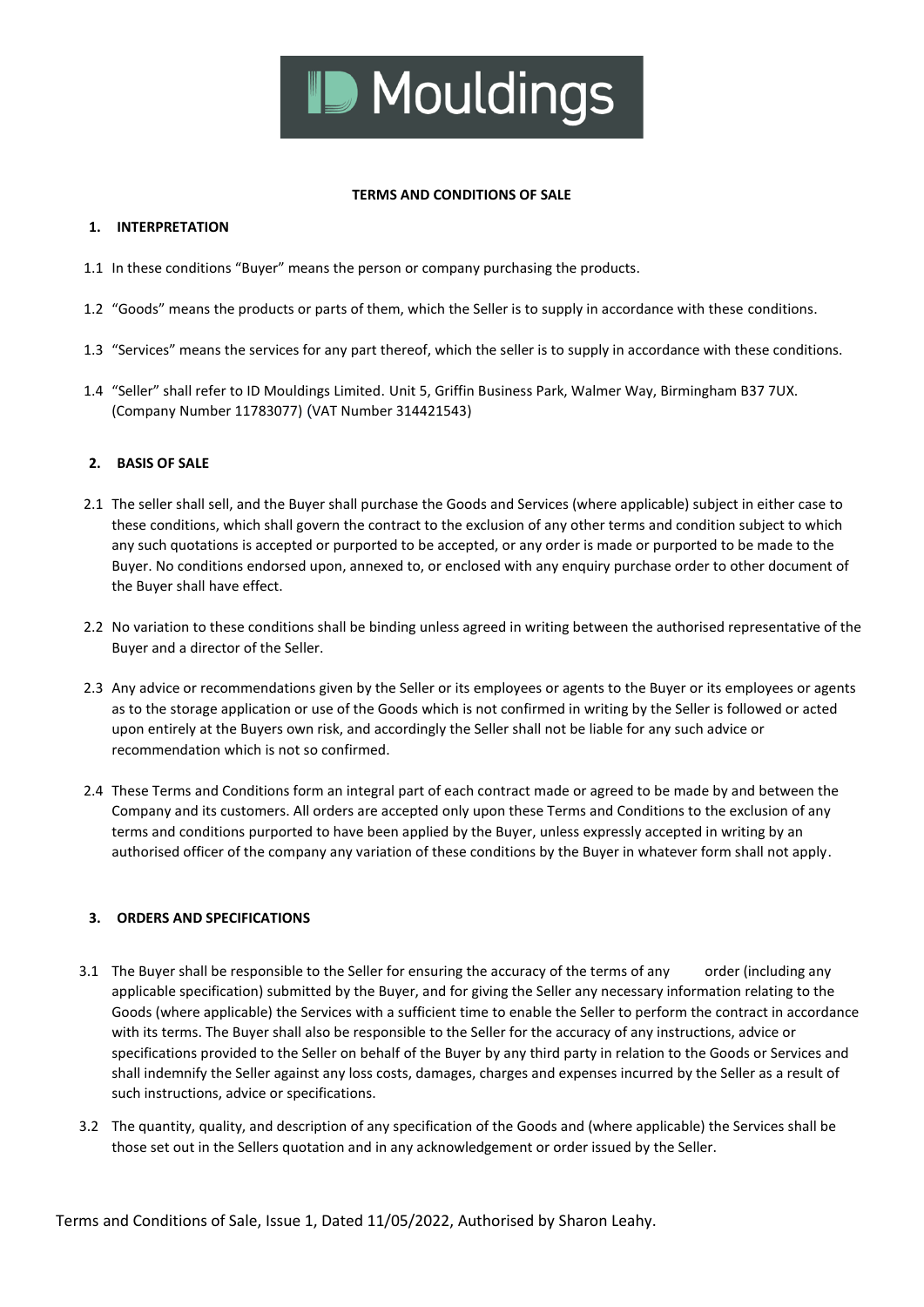- 3.3 The seller reserves the right to make any changes in the specification of the Goods which are required to conform with any applicable safety or other statutory requirements or, where the Goods are to be supplied to the Sellers specification which do not materially effect their quality or performance.
- 3.4 No order that has been accepted by the Seller may be cancelled by the Buyer except with the agreement, in writing, of the Seller and on terms that the Buyer shall indemnify the Seller in full against all loss (including loss of profit) costs (including the cost of all labour and materials used) damages charges and expenses incurred by the Seller because of cancellation.
- 3.5 Unless specifically stated in the Sellers quotation, all specifications and particulars of weights, dimensions, capacity, submitted by the Seller are approximate only and statements in relation to such and the descriptions and illustrations contained in the Sellers catalogues, price lists and other promotional materials are intended merely to present a general idea of the Goods described therein and none of these shall form part of the contract.
- 3.6 If the Goods are to be manufactured or any process is to be applied to the Goods by the Seller in accordance with a specification submitted by or on behalf of the Buyer, the Buyer shall indemnify the Seller against all loss, damages, costs and expenses awarded against or incurred by the Seller in connection with or paid by the Seller, in settlement of any claim for infringement of any patent, copyright design, trade mark or other industrial or intellectual property rights of any other person which results from the Sellers use of the Buyers specification.

## **4. PAYMENT TERMS AND LATE PAYMENT**

- 4.1 Payment terms are 30 days net from the date of invoice for credit account customers, otherwise payment is required before the goods will be despatched.
- 4.2 If credit account customers pay their invoice within 14 days of the issue date a 5% discount will apply.
- 4.3 If the Buyer fails to make any payment on the due date, then, without prejudice to any other right or remedy available to the Seller, the Seller shall be entitled to:
- 4.3.1 Cancel the contract or suspend any further deliveries or performance to the Buyer
- 4.3.2 Appropriate any payment made by the Buyer to such of the Goods (or the Goods supplied under any other contract between the Buyer and the Seller) or Services as the Seller may think fit (not withstanding any purported appropriation by the Buyer) and
- 4.3.3 Charge the Buyer interest (both before and after any judgement) on the amount unpaid, at the rate of 4% per annum above the Santander base rate.

### **5. DELIVERY**

- 5.1 Any dates quoted for delivery of the Goods or performance of the Service are approximate only and the Seller shall not be liable for any delay in delivery of the Goods or performance of the Services howsoever caused. Time of delivery or performance shall not be of the essence. The Goods may be delivered, or the Services performed by the Seller in advance of the quoted date upon giving reasonable notice to the Buyer and the Seller reserves the right to deliver Goods in instalments or perform the Services in stages.
- 5.2 Where the Goods are to be delivered in instalments or the Services performed in stages each delivery or stage shall constitute a separate contract and failure by the Seller to deliver any one or more of the instalments or perform any stage in accordance with these conditions or any claim by the Buyer in respect of any one or more instalments or stages shall not entitle the Buyer to treat the contract as a whole as repudiated.
- 5.3 Once Goods have been delivered, the Seller will store the tools onsite for three months. Should a further order not be placed within that time, the Seller reserves the right to invoice the Buyer each month for Tool Storage.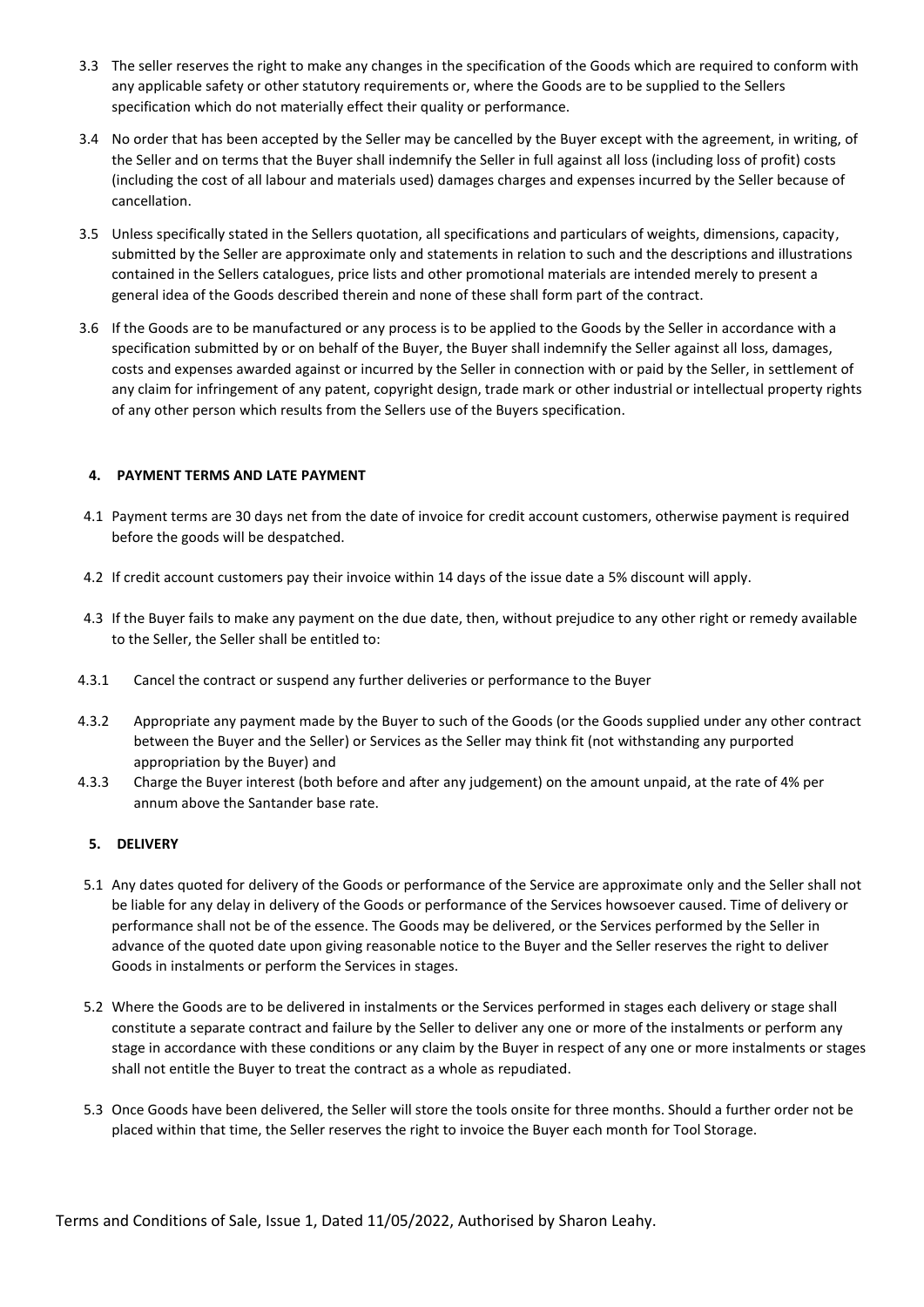### **6. RISK AND PROPERTY**

- 6.1 It is the Buyers responsibility to check Goods on delivery. Should any Goods be damaged during transit, the Buyer must report this to the Seller immediately and the Goods returned within 14 days.
- 6.2 Notwithstanding delivery and the passing of risks in the Goods, or any other provision of these conditions, the property in the Goods shall not pass to the Buyer until the Seller has received in cleared funds payment in the full price of the Goods and all other payments.
- 6.3 Until such time as the property in the Goods passes to the Buyer, the Buyer shall hold the Goods as the Sellers' fiduciary agent and shall keep the Goods separate from those of the Buyer and third parties and properly stored protected, insured, and identified as the Sellers property.
- 6.4 Until that time the Buyer shall be entitled to resell or use the Goods in the ordinary course of its business but shall account to the Seller for the proceeds of sale or otherwise of the Goods whether tangible or intangible including insurance proceeds and shall keep all such proceeds separate from any moneys or property of the Buyer and third parties and in the case of tangible proceeds, properly stored, protected and insured.
- 6.5 Until such time as the property in the Goods passes to the Buyer (and provided the Goods are still in existence and have not been resold), the Seller shall be entitled, at any time, to require the Buyer to store the Goods in specified storage conditions and to deliver up the Goods to the Seller and, if the Buyer fails to do so forthwith, to enter upon any premises of the Buyer, or any third party where the Goods are stored and repossess the Goods. For such purposes the Buyer irrevocably grants permission to the Seller to detach and remove the Goods from any other property to damage in so doing and for this purpose the buyer shall afford all reasonable assistance to locate and take possession of the Goods.
- 6.6 The Buyer shall not be entitled to pledge, or in any way, charge by way of security for an indebtedness of any of the Goods which remain the property of the Seller, but if the Buyer does so all the money owing by the Buyer to the Seller shall (without prejudice to any other right or remedy of the Seller) forthwith become due and payable.
- 6.7 The provision of this clause 6 shall apply not withstanding that the Goods shall have been added to or incorporated in any Goods of the Buyer or any third party provided that the Goods remain identifiable as discrete Goods and that the process by which they have been added to or incorporated in the Buyer's Goods or in the Goods of any third party is reversible.

# 7 **WARRANTIES AND LIABILITIES**

7.1 Subject to the conditions set out below the Seller warrants that Goods, which are both manufactured and sold by the Seller, will be free from defects in material and workmanship for a period as stated on the Buyers Technical Data Sheets.

7.2 Subject as expressly provided in these conditions, all warranties, conditions or other terms implied by statute or common law are excluded to the fullest extent permitted by law.

7.3 Where any valid claim in respect of any Goods which is based on any defect in the quality or conditions of the Goods or other failure to meet specification or which is based on any defect in the Services is notified to the Seller in accordance with the conditions, the Seller shall be entitled to replace the Goods (or that part in question) or make good the defect in the service, or at the Sellers sole discretion, refund to the Buyer the price of the Goods or Services (or a proportionate part of the price) but the Seller shall have not further liability to the Buyer for such defective Goods which shall be returned to the Seller as requested. It is the responsibility of the Buyer to verify that the products are suitable for the Buyers' purpose prior to use.

7.4 Except in respect of death or personal injury caused by the Sellers negligence, the Seller shall not be liable to the Buyer by reason of any representation or any implied warranty, condition or other term, or any duty under common law, or under express term of the contract for any consequential loss or damage (whether for loss of profit or otherwise) costs, expenses or other claims for consequential compensation whatsoever (and, whether caused by the negligence of the Seller, its agents

Terms and Conditions of Sale, Issue 1, Dated 11/05/2022, Authorised by Sharon Leahy.